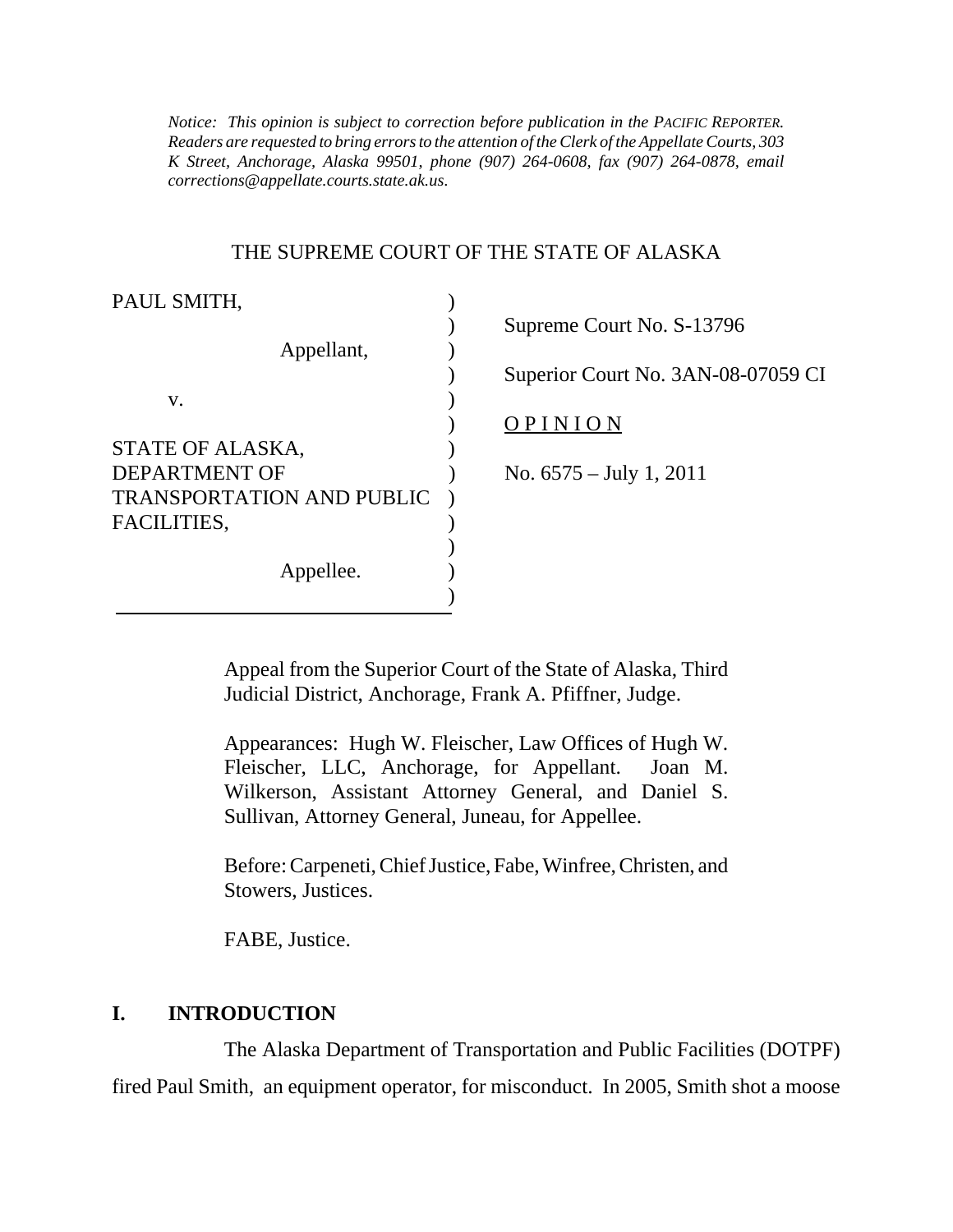while on duty and received a 30-day suspension. In 2006, he took a fuel tank stand from his work station, later claiming that he thought he had received permission to do so. At about the same time, 100 gallons of fuel disappeared from the same station. DOTPF concluded that Smith had stolen the fuel and terminated him.

After unsuccessfully filing a union grievance and complaints with the Alaska Human Rights Commission and the federal Equal Employment Opportunity Commission, Smith, an Alaska Native, filed a complaint alleging four causes of action: (1) discriminatory employment practices violating AS 18.80.220 and Title VII of the Civil Rights Act of 1964; (2) tortious interference with contractual relations; (3) intentional infliction of emotional distress; and (4) breach of the implied covenant of good faith and fair dealing. The superior court granted summary judgment for the State on all counts. Smith appeals the superior court's judgment on the first and fourth causes of action. We affirm the superior court's decision on both claims.

### **II. FACTS AND PROCEEDINGS**

The Alaska Department of Transportation and Public Facilities employed Paul Smith from 1986 to 2006. Smith's title was "equipment operator," and his duties included snow removal and highway maintenance. He was employed at the Quartz Creek Station near Soldotna.

#### **A. Disciplinary Proceedings And Termination**

On August 29, 2005, Smith shot and field-dressed a moose while on duty. Smith had not requested permission for this absence, and he received a 30-day suspension.

On July 13, 2006, Smith was part of a team replacing an old fuel tank stand at the Quartz Creek Station. According to Smith, he and two other employees, Wally Griglione and Carl Romig, discussed what would happen to the old tank stand and whether it was permissible for one of them to take it. According to Smith, Griglione said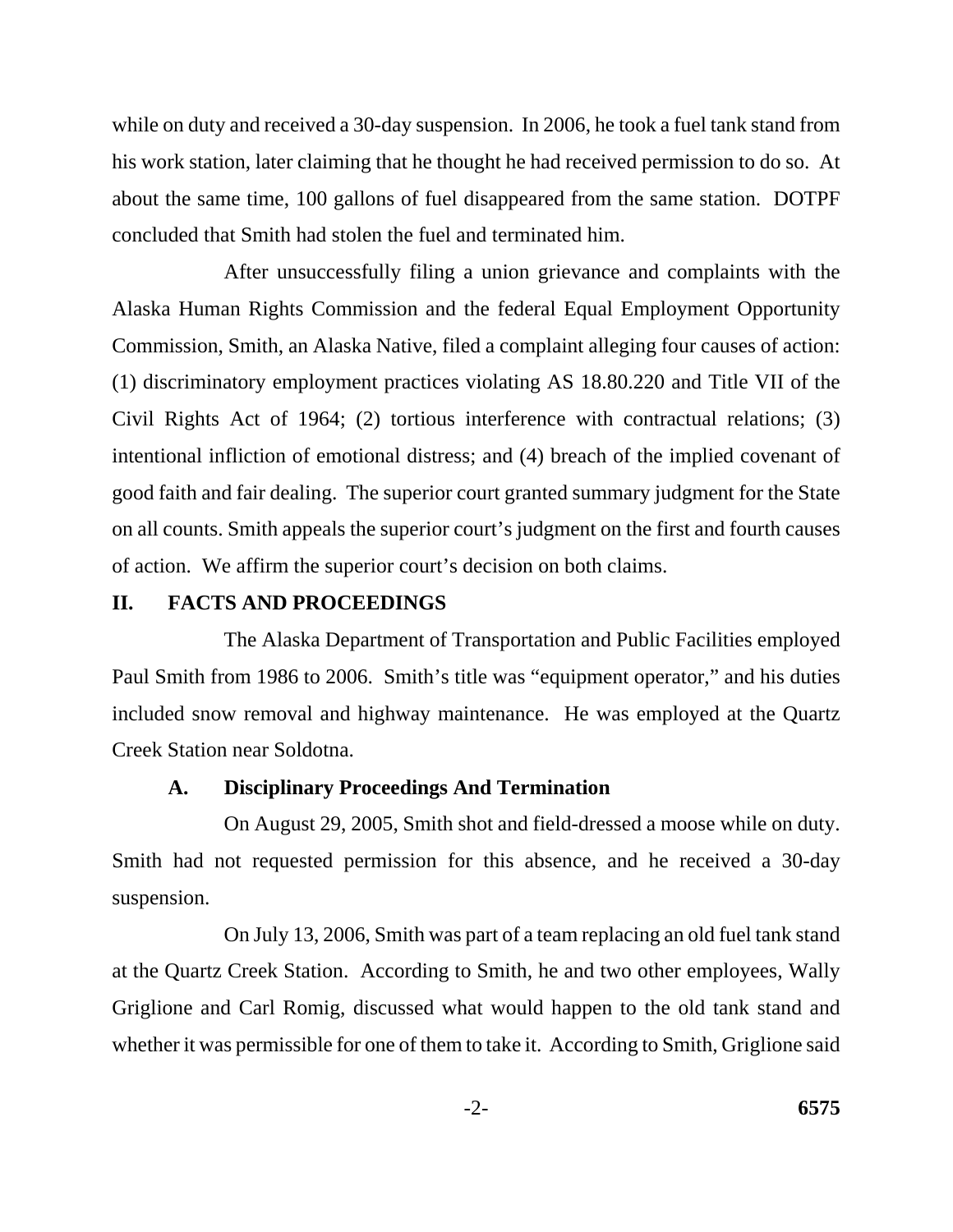"if it's gone, it's gone," a statement which Smith took to grant permission to take the fuel tank stand. Griglione denied making this statement. Smith also later stated that he had "see[n] other people do it."

The fuel tank stand disappeared "on or about July 13." A general announcement demanding the return of the fuel tank stand was made. Smith returned the tank stand on July 26, though he did not notify anyone that he had returned it. When asked if he taken the tank stand, Smith admitted that he had.

Around the same time, in mid-to-late July, 100 gallons of fuel from the Quartz Creek Station disappeared. Because Smith had admitted taking the tank stand, he became a suspect in the fuel's disappearance. Carl High, the District Chief for Maintenance and Operations/Public Facilities, Highways and Aviation Division, contacted Charlotte Mushat, a Human Resource Specialist in the Department of Administration. Mushat organized a pre-determination hearing for August 7, 2006, at which Smith and a union representative would be present.

At the hearing, Smith admitted taking the fuel tank stand but claimed that he thought he had received permission from Griglione. Because of unresolved issues, a second meeting was scheduled for August 17. At the second meeting, Mushat asked Smith for his permission to test his personal fuel tanks to see whether they contained any traces of the missing fuel. Mushat explained that this test would have to occur immediately after the hearing. Smith's union representative, William Meers, recommended that Smith allow this testing, but Smith did not agree to Mushat's proposal. Smith stated that he would permit testing only if it were handled by state troopers. When the State declined to involve state troopers, Smith refused testing. Later in the meeting, Smith offered to have one 100-gallon tank that had been on the back of his truck tested. The State declined this offer, as Smith had admitted recently emptying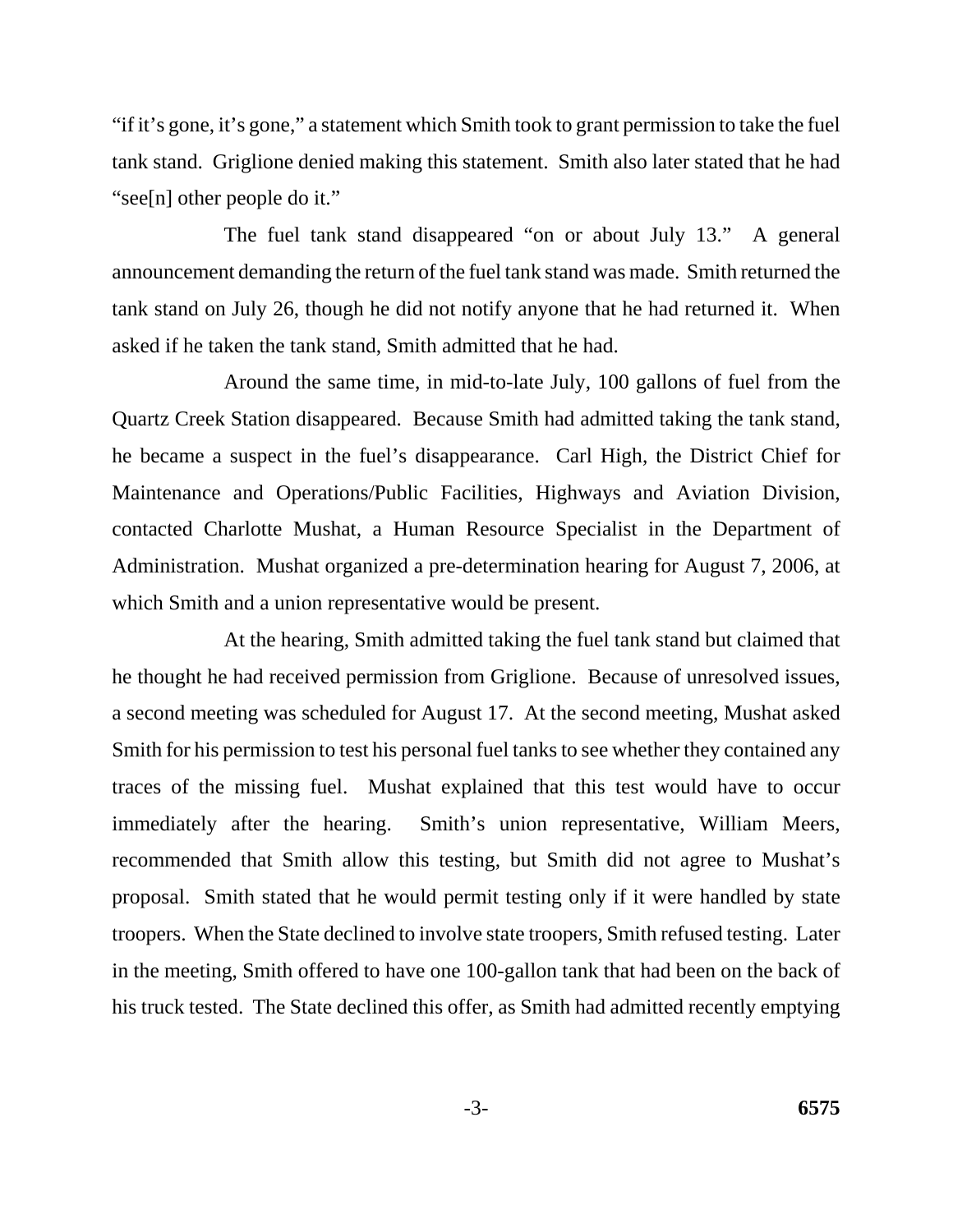and repainting that tank. Smith offered to take a polygraph test and asked DOTPF to have the state troopers investigate because they were "impartial."

After the hearing, because Smith had admitted taking the fuel tank stand and because Mushat "was convinced he had stolen the fuel," Mushat recommended to Jack Fullerton, the Maintenance Chief, that Smith be dismissed. Fullerton approved the dismissal and authorized Mushat to draft a termination letter for his signature. The letter, dated August 24, 2006, stated that "[f]indings conclude that you [Smith] purposely and covertly removed the fuel tank and the diesel fuel from state-owned property for your own personal use." Smith was dismissed based on his "past disciplinary record and the gross dishonesty of [his] actions that are evident in the July incident."

Smith filed a grievance on August 31 under his union's collective bargaining agreement. Meers, the union representative who had also been present at Smith's hearings, forwarded this grievance to Judy Porter, a Senior Management Consultant at DOTPF, on September 13, 2006. Porter, in a letter prepared and signed by Mushat, denied the grievance, explaining that "[d]ismissal was both warranted and correct in light of Mr. Smith's gross misconduct, previous discipline record and gross dishonesty of his actions in the July incident." On November 22, 2006, Meers, the union representative, sent Smith a letter stating that there was "not substance enough" to warrant pursuing the grievance further and that Smith's grievance had been withdrawn.

#### **B. Discrimination Claim And Lawsuit**

Smith filed a complaint for discrimination with the Alaska State Commission for Human Rights, as well as a charge of discrimination with the United States Equal Employment Opportunity Commission (EEOC). In his complaint Smith alleged racial discrimination because he is an Alaska Native. Mushat replied with a letter denying that any discrimination had taken place and asserting that Smith had been dismissed because of his theft and dishonesty. The EEOC rejected Smith's complaint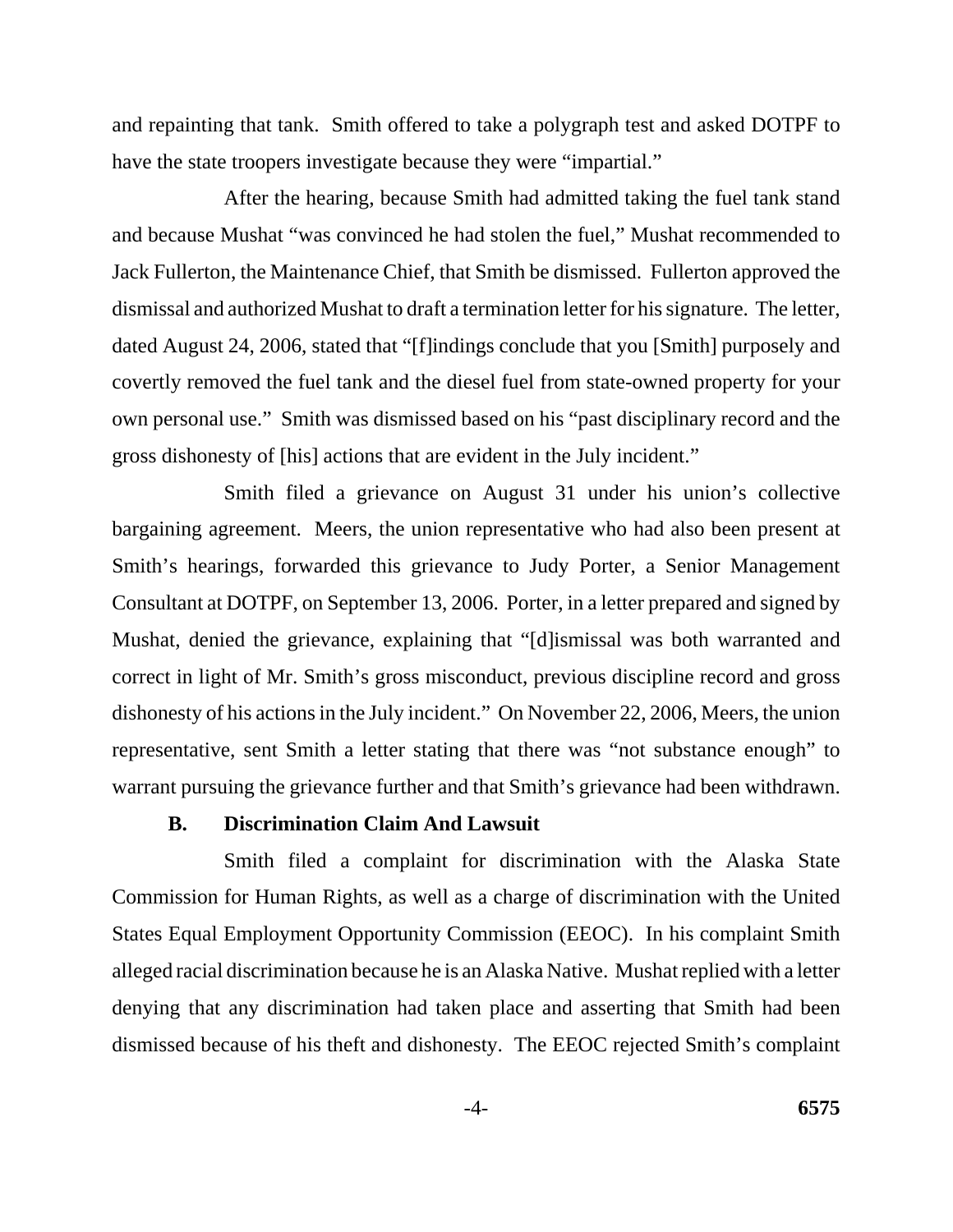and closed its file on January 30, 2008, stating that it was "unable to conclude that the information obtained establishes violations of the statutes."**<sup>1</sup>**

Smith filed this lawsuit on April 25, 2008. In his complaint, Smith alleged several causes of action: (1) discrimination, (2) interference with contractual relations, (3) intentional infliction of emotional distress, and (4) breach of the implied covenant of good faith and fair dealing. The State responded on May 27, 2008, denying Smith's allegations.

Smith pointed to three incidents to substantiate his claims. First, he claimed that his superior accused him of faking injuries. Smith's immediate superior was Ken Bartlett; Superintendent Carl High was the supervisor who was a level above Bartlett. According to Smith, in 2005 High made a comment that Smith was faking injuries. Second, Smith pointed to a rumor he heard that, after Smith had been fired, High told the crew at the Quartz Creek Station that "we finally got rid of that lazy Indian SOB." Smith claimed he was told of this remark by someone who was not actually present but who had heard about the remark. Smith could not recall the name of the person who told him about the rumor. Third, Smith alleged that he was given less desirable work assignments based on a discriminatory motive.

On March 9, 2009, eleven months after Smith filed his complaint and three months before trial was scheduled to begin, the State filed a motion for summary judgment on all of Smith's claims. The superior court granted summary judgment on all counts.

The record before us does not contain the State Commission's resolution of Smith's claim. **1**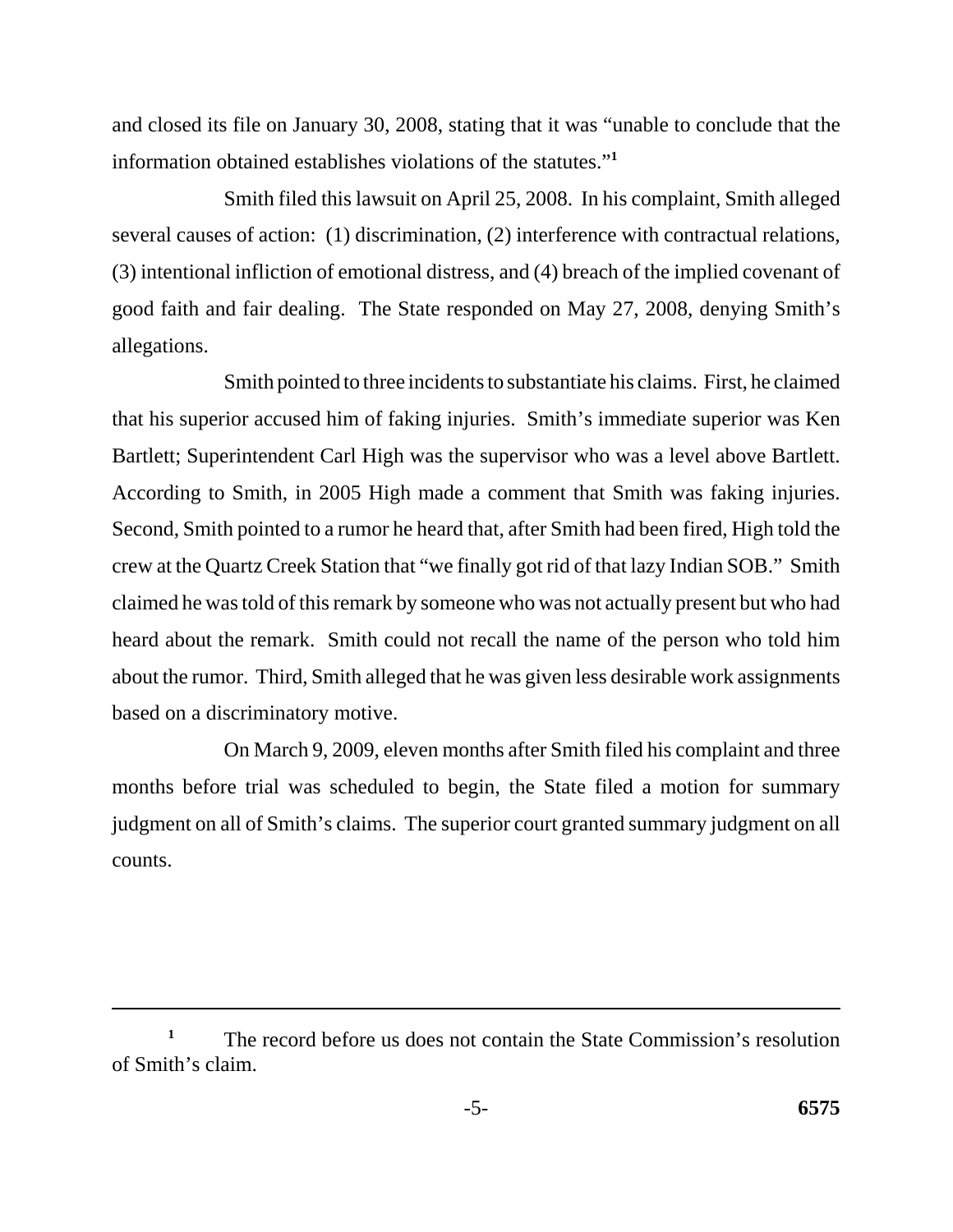### **III. STANDARD OF REVIEW**

We will affirm a lower court's grant of summary judgment if the evidence in the record presents no genuine issue of material fact and the moving party is entitled to judgment as a matter of law.**<sup>2</sup>** We review a superior court's grant of summary judgment de novo.**<sup>3</sup>** In deciding whether this burden has been met, we will "consider the affidavits, depositions, admissions, answers to interrogatories and similar material to determine ... whether any of the [evidentiary] material suggests the existence of any ... triable genuine issues of material fact."**<sup>4</sup>**

### **IV. DISCUSSION**

## **A. Waiver**

Smith's complaint lists four claims for relief. The first is based on discrimination. There are actually two components to Smith's first claim: a claim for hostile working environment and a claim for discriminatory termination. Smith's second claim for relief is for tortious interference with contractual relations. The third is a claim for intentional infliction of emotional distress. The fourth is a claim for a breach of the implied covenant of good faith and fair dealing. Smith's statement of points on appeal raises a challenge to the superior court's grant of summary judgment on all four claims, but his brief discusses only two of them.

**<sup>2</sup>***Anderson v. Alyeska Pipeline Serv. Co.*, 234 P.3d 1282, 1286 (Alaska 2010).

**<sup>3</sup>***Peterson v. State, Dep't of Natural Res.*, 236 P.3d 355, 361 (Alaska 2010).

**<sup>4</sup>***Broderick v. King's Way*, 808 P.2d 1211, 1215 (Alaska 1991) (quoting *Walker v. White*, 618 P.2d 561, 563 (Alaska 1980)). Alaska Civil Rule 56(c) provides that "[j]udgment shall be rendered forthwith if the pleadings, depositions, answers to interrogatories, and admissions on file, together with the affidavits, show that there is no genuine issue as to any material fact and that any party is entitled to a judgment as a matter of law."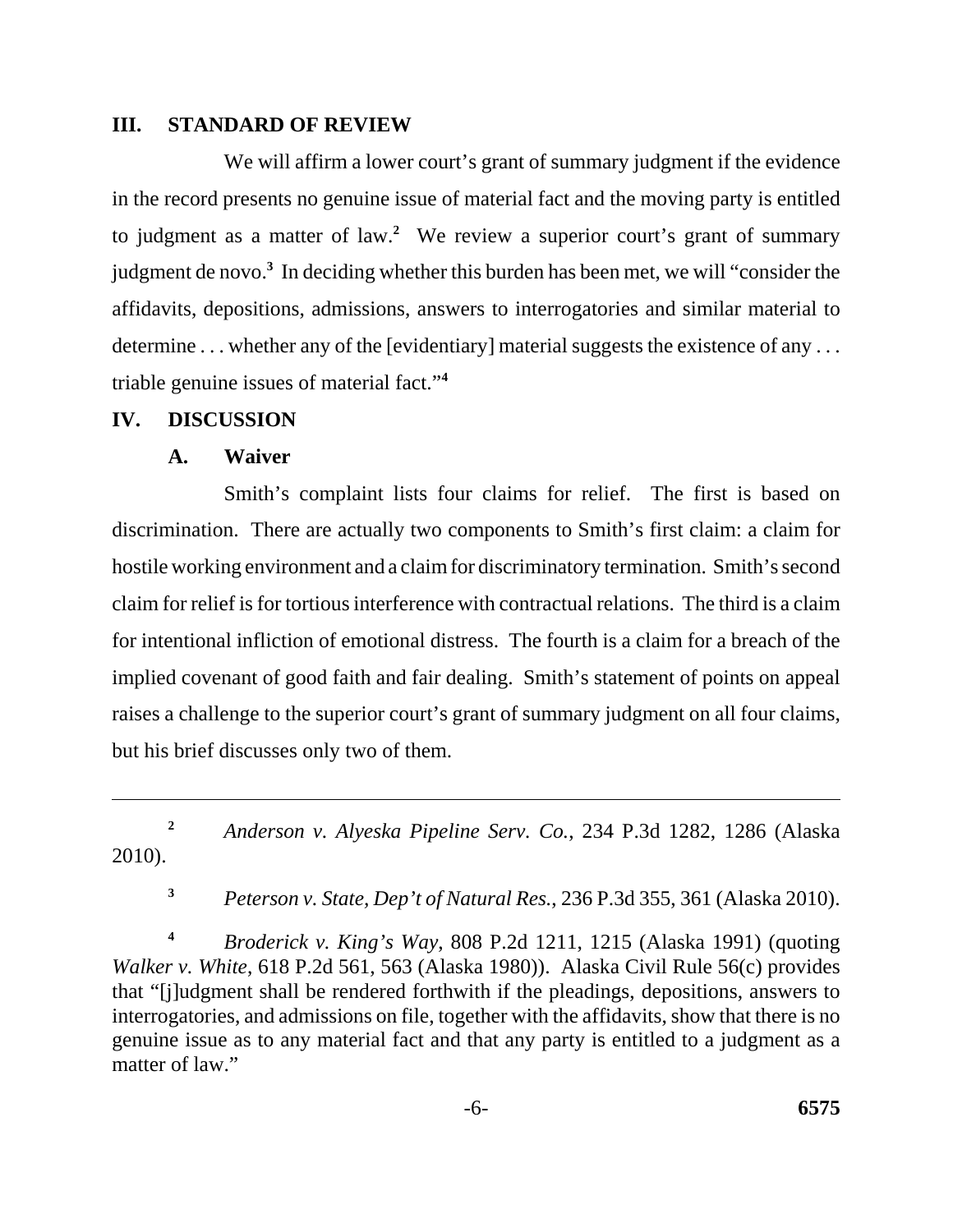We have explained that "[f]ailure to argue a point [of law] constitutes an abandonment of it."**<sup>5</sup>** More specifically, we have held that "[w]hen, in the argument portion of a brief, a major point has been given no more than cursory statement, we will not consider it further."**<sup>6</sup>** The argument portion of Smith's brief contains three sections: (1) "There Were Genuine Issues of Material Fact"; (2) "Smith Made A Prima Facie Case of Racial Discrimination"; and (3) "The State Breached The Covenant Of Good Faith And Fair Dealing." The first section argues generally that summary judgment should seldom be granted. The second section discusses Smith's discriminatory termination claim. The third section restates the allegation that the State breached the implied covenant of good faith and fair dealing by wrongfully terminating Smith and by racially discriminating against him.

Because Smith's brief does not discuss his claims for interference with contractual relations or his claim for intentional infliction of emotional distress, we do not address them. Additionally, though Smith's complaint alleged discrimination "on the basis of race, national origin, and physical disability," Smith's brief only discusses discrimination on the basis of his status as an Alaska Native and does not address the claim for discrimination based on disability.**<sup>7</sup>** We therefore confine our review to the

**<sup>5</sup>***State v. O'Neill Investigations, Inc.*, 609 P.2d 520, 528 (Alaska 1980).

**<sup>6</sup>***Id.* 

 GROSSMAN & C. GEOFFREY WEIRICH, 1 EMPLOYMENT DISCRIMINATION LAW 340 (4th <sup>7</sup> Federal courts have held that Native Americans are protected both by Title VII's prohibition of discrimination on the basis of race and by its prohibition of discrimination on the basis of national origin. BARBARA T. LINDEMANN, PAUL ed. 2007) ("Native Americans working for nontribal employers outside the tribal reservation or property are protected under Title VII from discrimination on the basis of national origin . . . . Some courts have also held that Native Americans are protected from race discrimination under . . . Title VII."). When applying the Alaska Human (continued...)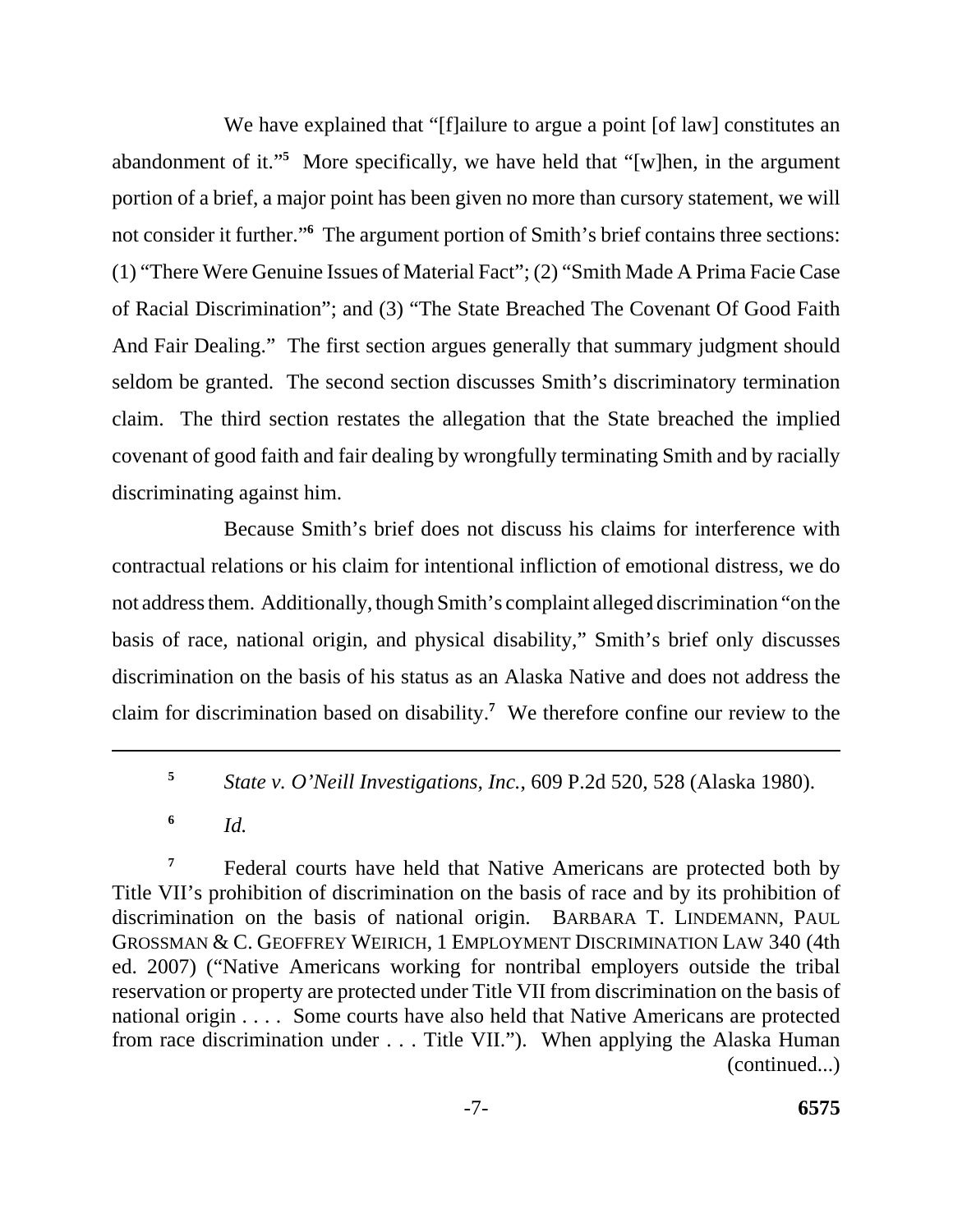claims of error discussed in Smith's brief.**<sup>8</sup>**

## **B. Discrimination**

Smith alleges that he was terminated because of discriminatory animus. The Alaska Human Rights Act, codified at AS 18.80.220, prohibits an employer from discriminating against a person in a "term, condition, or privilege of employment because of the person's race."**<sup>9</sup>** We have recognized a private cause of action under AS 18.80.220.**<sup>10</sup>** Title VII of the Civil Rights Act of 1964 similarly prohibits discrimination against any individual with respect to the "terms, conditions, or privileges of employment, because of such individual's race."**<sup>11</sup>** Enforcement of Title VII must begin through an administrative filing with the EEOC; if the EEOC declines to pursue the complaint, the complainant can seek relief judicially.**<sup>12</sup>** Smith met this requirement

**<sup>8</sup>***Union Oil v. State, Dep't of Revenue*, 677 P.2d 1256, 1259 n.6 (Alaska 1984) (noting that issues included in a statement of points on appeal but not discussed in appellant's brief are considered abandoned); *see also Wetzler v. Wetzler*, 570 P.2d 741, 742 n.2 (Alaska 1977) ("[We] consider as abandoned questions set forth in the Points but not argued in [appellant's] brief.").

<sup>9</sup> AS 18.80.220(a)(1).

**<sup>10</sup>***Ratcliff v. Security Nat'l Bank*, 670 P.2d 1139, 1142 (Alaska 1983); *Loomis v. Schaefer*, 549 P.2d 1341, 1343 (Alaska 1976).

11  $42 \text{ U.S.C. }$  § 2000e–2(a)(1) (2006).

**<sup>12</sup>***See generally National R.R. Passenger Corp. v. Morgan*, 536 U.S. 101 (2002).

**<sup>7</sup>** (...continued)

Rights Act, we have generally treated discrimination against Native Americans as a matter of racial discrimination. *See Miller v. Safeway, Inc.*, 102 P.3d 282, 291 (Alaska 2004).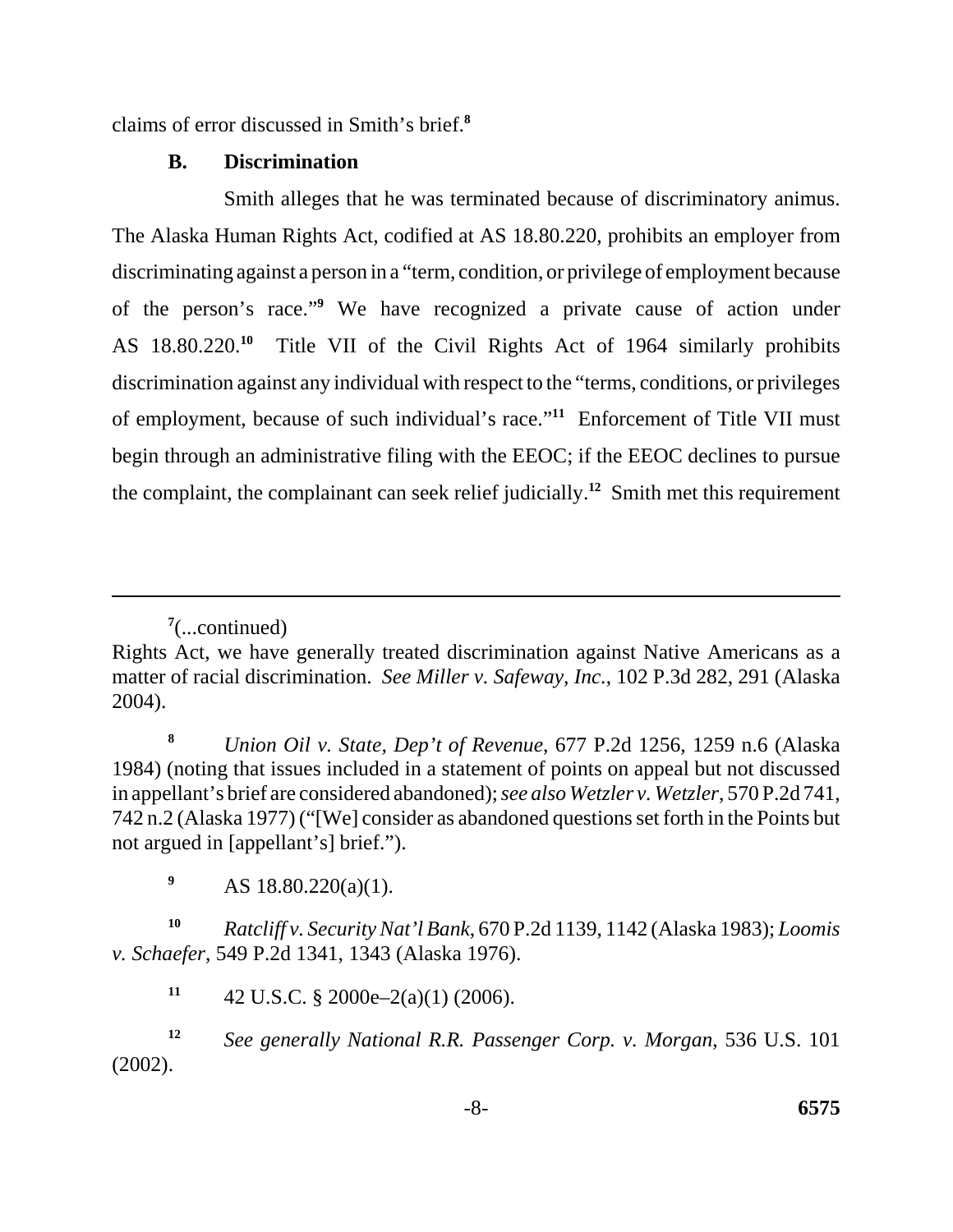by filing his lawsuit within 90 days of the notice that the EEOC had rejected his claim.**<sup>13</sup>**

To determine whether an employment action was discriminatory, we have adopted a three-part test:

> Because it is usually impossible for an employee to prove that the actions of an employer were motivated by discriminatory intent, we have adopted the three-part pretext analysis that involves a series of shifting burdens for claims of employment discrimination where there is no direct evidence of discriminatory intent, known as the *McDonnell Douglas*  test. $[14]$

First, the employee must establish a prima facie case of discriminatory treatment.**<sup>15</sup>** Second, the burden shifts, and the employer must offer a legitimate nondiscriminatory reason for its action.**<sup>16</sup>** Third, the burden shifts again, and the employee has the burden of proving that this reason was pretextual.**<sup>17</sup>**

There are four elements to a prima facie case of employment discrimination. The plaintiff must show that (1) the plaintiff was a member of a protected class under the statute; (2) the plaintiff was qualified for the job; (3) the plaintiff was adversely affected by an employment decision despite those qualifications; and (4) others, not within the

**<sup>14</sup>***Peterson v. State, Dep't of Natural Res.*, 236 P.3d 355, 364 (Alaska 2010) (internal quotation marks omitted); *see also Brown v. Wood*, 575 P.2d 760, 770 (Alaska 1978) (adopting the test used in *McDonnell Douglas Corp. v. Green*, 411 U.S. 792 (1973)).

**<sup>15</sup>***Peterson*, 236 P.3d at 364.

**<sup>16</sup>***Id.* at 365.

 $17$  *Id.* 

**<sup>13</sup>**42 U.S.C. § 2000e–16(c) (2006).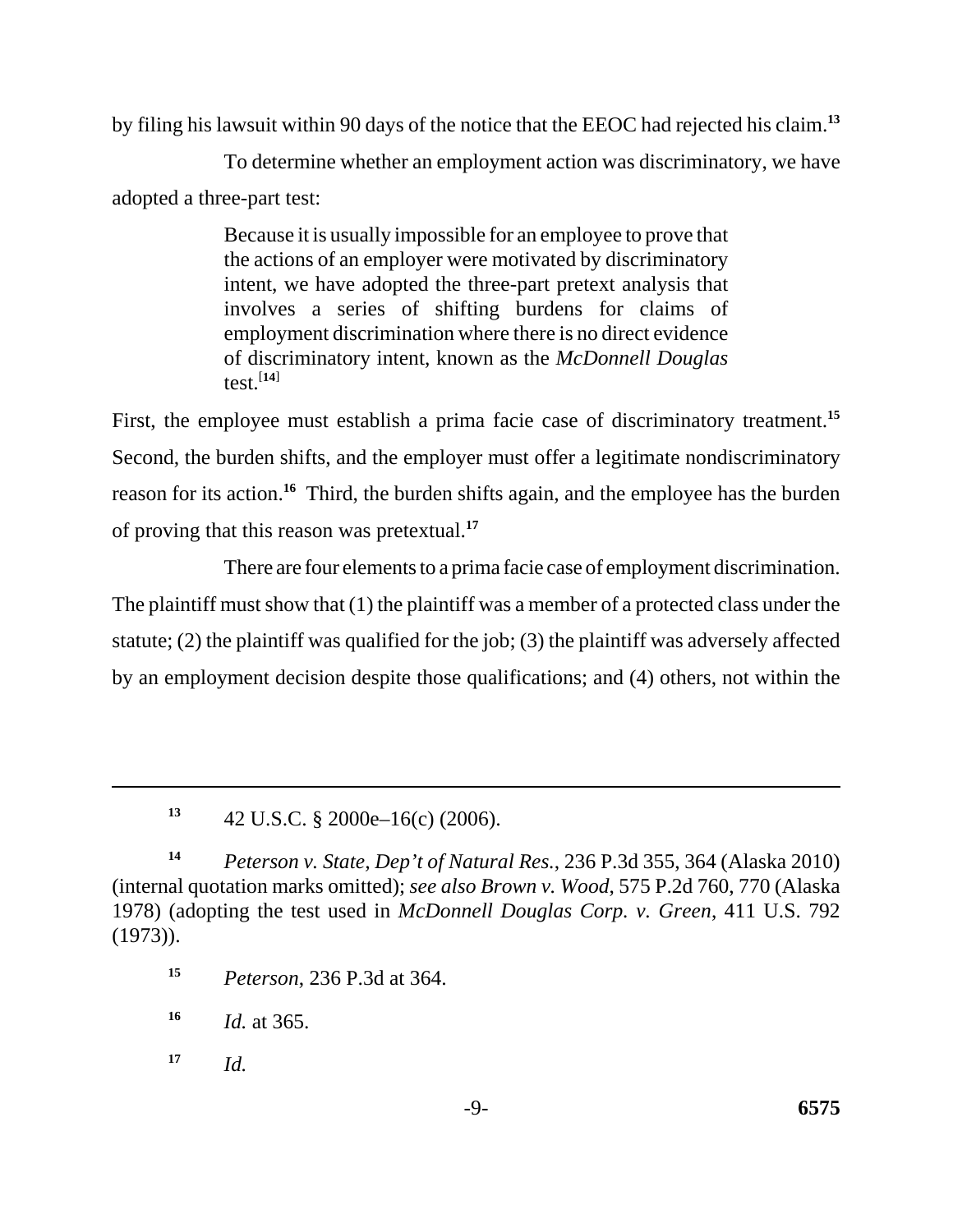protected class, were treated more favorably.**<sup>18</sup>** Smith does not meet this initial burden. He does belong to a protected class of Native Americans, satisfying the first element. As to the second element, Smith has asserted his own qualifications in a deposition, but he has not provided performance reviews or other materials to corroborate that claim. The State argues that Smith's theft rendered him unqualified for his job. But the State also has not presented performance reviews or other assessments of Smith's qualifications prior to the time of his alleged theft. Accordingly, there remain genuine issues of material fact as to Smith's qualifications. Smith satisfies the third element because he was adversely affected by the termination decision. But Smith fails to satisfy the fourth element of the prima facie test because he cannot demonstrate that employees outside his protected class were treated more favorably. Smith's replacement was also an Alaska Native. And in 2003 DOTPF dismissed a white male employee for a theft similar to Smith's. Because Smith cannot meet the first part of the three-part *McDonnell Douglas*  test, we need not examine the second and third parts.

## **C. Breach Of The Implied Covenant Of Good Faith And Fair Dealing**

Smith claims that DOTPF breached the covenant of good faith and fair dealing that is implied in all contracts in Alaska.**<sup>19</sup>** This covenant has a subjective and objective component: "A party must act in subjective good faith, meaning that it cannot act to deprive the other party of the explicit benefits of the contract, and in objective good faith, which consists of acting in a manner that a reasonable person would regard as fair."**<sup>20</sup>** The subjective prong examines the employer's motives. The employer may take an action that is otherwise legitimate but violates the covenant if the action is meant to

**20**  *Id.* 

**<sup>18</sup>**  *Miller v. Safeway*, 102 P.3d 282, 291 (Alaska 2004).

**<sup>19</sup>**  *Casey v. Semco Energy, Inc.*, 92 P.3d 379, 384 (Alaska 2004).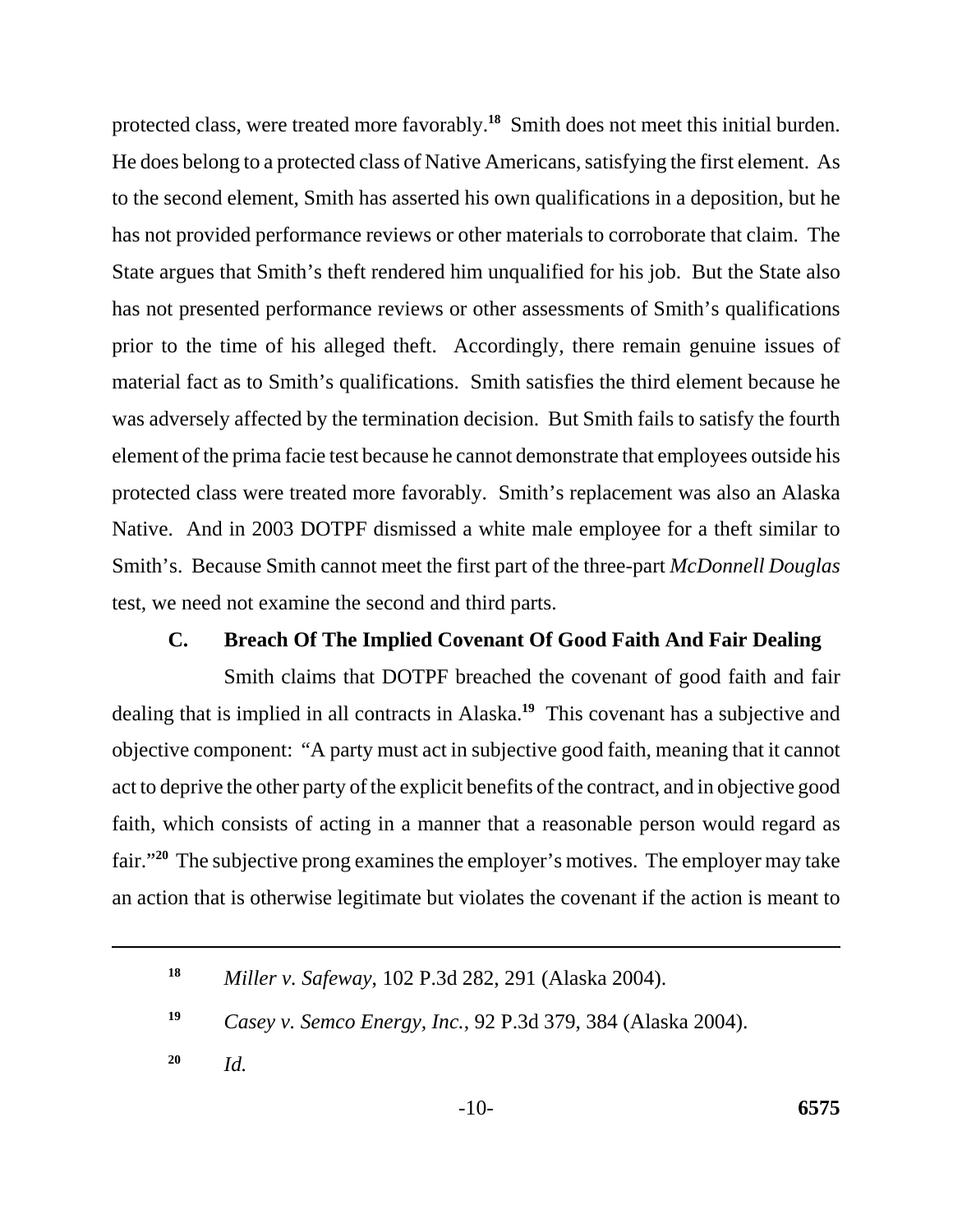deprive the employee of contractual benefits.**<sup>21</sup>** For example, in *Mitford v. de Lasala*, we held that an employer violated the implied covenant when it discharged an employee in order to prevent him from collecting on a profit-sharing program.**<sup>22</sup>** The objective prong tests whether the employer's conduct was objectively fair: "Disparate employee treatment, terminations on unconstitutional grounds, and firings that violate public policy are examples of actions that may violate the objective aspect of the implied covenant."**<sup>23</sup>**

Smith argues that DOTPF breached the implied covenant by racially discriminating against him and by falsely accusing him of theft. We have already addressed the merits of Smith's claim that he was racially discriminated against. Smith has not established a prima facie case of racial discrimination; therefore, he cannot claim that DOTPF breached the implied covenant of good faith and fair dealing by racially discriminating against him. As to the accusations of theft, Smith admitted taking the fuel tank stand. There was no "false accusation," and Smith does not contest that this was an adequate ground to terminate him. DOTPF did accuse Smith of taking 100 gallons of fuel, but Smith has offered no evidence that DOTPF's investigation was unfair. Indeed, DOTPF offered to test Smith's personal fuel tanks, a test that presumably would have exonerated Smith if he was innocent. Even if DOTPF was in fact mistaken about

**<sup>21</sup>***Ramsey v. City of Sand Point*, 936 P.2d 126, 133 (Alaska 1997).

**<sup>22</sup>**666 P.2d 1000, 1007 (Alaska 1983).

**<sup>23</sup>***Pitka v. Interior Reg'l Hous. Auth.*, 54 P.3d 785, 789 (Alaska 2002). It should be noted that, while the question whether the implied covenant was breached is a question of fact, trial courts can award judgment as a matter of law on these claims. *See Holland v. Union Oil Co. of California, Inc.*, 993 P.2d 1026, 1032-33 (Alaska 1999) ("We have held that whether an employer breached the covenant of good faith and fair dealing is usually a question for the trier of fact. We have not held, however, that we could never conclude that as a matter of law an employer did not breach the implied covenant of good faith and fair dealing when it demoted an employee.").